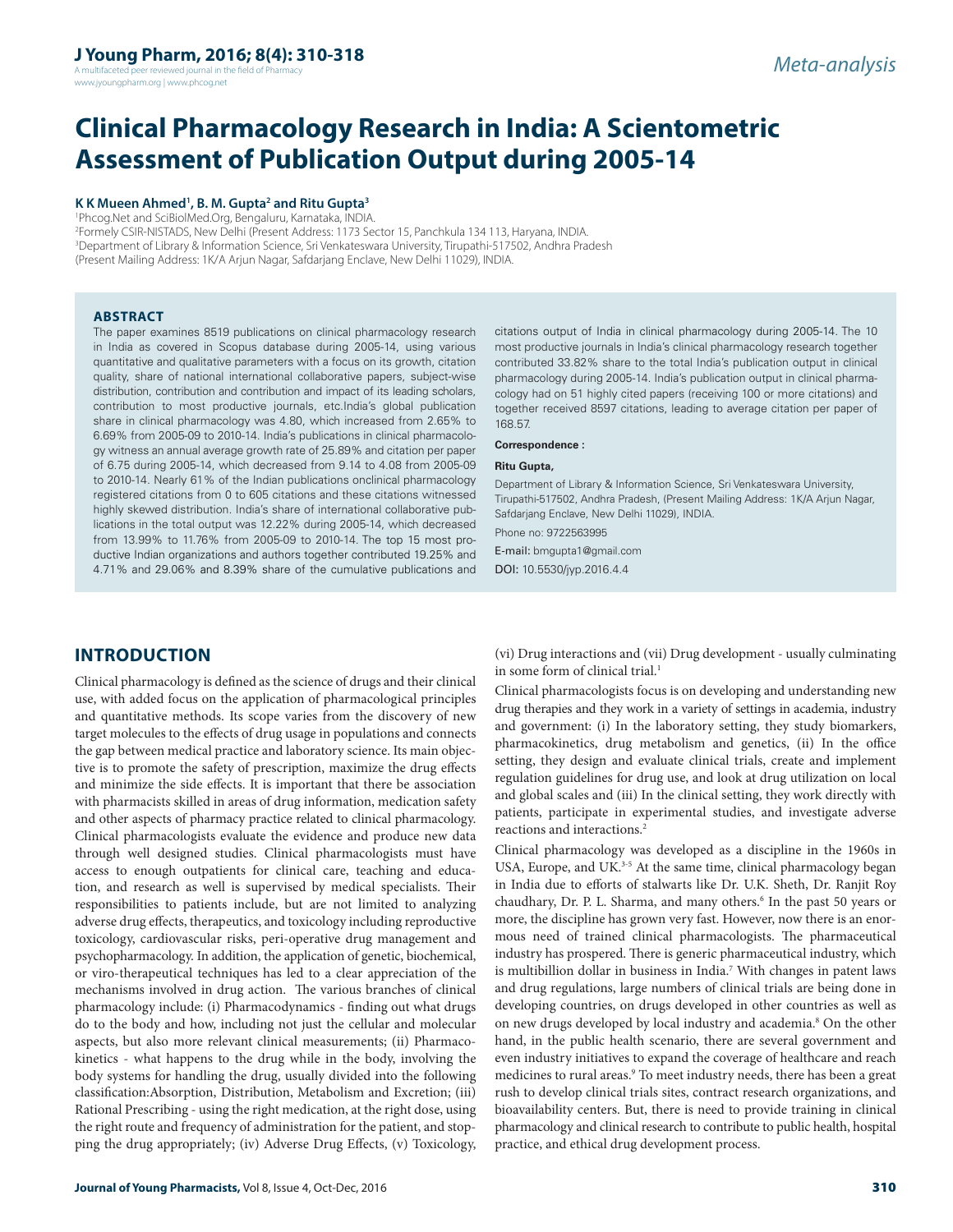Indian Council of Medical Research (ICMR), Department of Health Research (DHR), Department of Biotechnology (DBT) and AYUSH (Ayurveda, Unani, Siddha, and Homeopathy) Departments of the Government of India have initiated programs in specialized areas. The Indian Council of Medical Research has been conducting workshops on clinical pharmacology for nearly 40 years at Seth G. S. Medical College and King Edward Memorial (KEM) Hospital, Mumbai.4

The part time and short-term existing certificate courses on clinical research in India are not accredited, are classroom-based, and provide little practical training in healthcare settings, in industry or at regulatory agencies. The contents of the programs are not updated, and there is very little faculty development or updates. Most training programs in clinical research train students in implementing clinical trial protocols. While this is important, investigator-driven studies intended to answer relevant questions are vital in the context of advancing knowledge, bridging gaps, developing guidelines and policies, as emphasized in a recent editorial in the Lancet.10 Postgraduate courses offered by universities, such as the Ph.D., M.D. Pharmacology, D.M. Clinical Pharmacology, Ph.D. Clinical Pharmacy, M.Sc. Pharmaceutical Medicine, and Ph.D. Pharmaceutical Medicine, train students in hypothesis generation, framing research questions, and designing appropriate studies. The M.D., M.S., D.M., and M.Ch. courses in other clinical disciplines also do train students in clinical research. However, they give importance to learning clinical skills for patient care. The number of M.D., M.S., D.M., and M.Ch. places is grossly inadequate for societal needs for patient care, and very few students are able to devote time to research.<sup>11</sup>

#### Literature Review

There were no bibliometric and scientometric study so far on the measurement of research activities in clinical pharmacology both at national and international level. However few studies have been carried out on quantitative analysis of pharmacology research in India. Among such studies, Mueen Ahmed, Gupta and Gupta<sup>12</sup> analyzed the performance of Indian pharmacological research during 2003-12, based on several parameters including global publication share and rank of 15 most productive countries, India's publication growth rate and citations impact, its pattern of citations output, international collaboration profile, institutional profile, geographical distribution of output, contribution and impact of top institutions and authors, pattern of communications and characteristics of high cited papers. Gupta, Mueen Ahmed and Gupta<sup>13</sup> analyzed high productivity organizations in pharmaceutical science in India during 2008-12 and identified their overall strength measured in terms of select quantitative and qualitative indicators. It also provided a comparative evaluation and performance of different types of Indian pharmaceutical organizations. Nayak, Mor and Unnikrishnan<sup>14</sup> analyzed research output (1947 to the end of 2009) from Indian pharmacy schools consisting of 10680 publications with a total of 45010 citations. The annual rate of increase in publications peaked at 30 to 40% between 2005 and 2007. Karnataka came first with more than 16% of the country's publications and over 13% of citations. The top ten schools bagged about 52% publications and 70% citations. Dr Harisingh Gour University, Sagar was found to have published the maximum number of publications and Panjab University for the highest citations as well as citations per paper.

# **OBJECTIVES**

The main objectives of this study are to study the performance of Indian research in clinical pharmacology research during 2005-14, based on publications covered in Scopus database. In particular, the study focuses on the following objectives: (i) To study the growth of world and Indian

research output and the citation impact of the Indian research; (ii) To study the global publication share of top 15 most productive countries and the place of India in global output; (iii) To study the international collaboration share and the contribution of leading foreign countries in India's collaborative output; (iv) To identify significant keywords; (v) To study the publication productivity and citation impact of 15 most productive organizations and authors; (vii) To study the medium of communication and characteristics of high cited papers.

# **METHODOLOGY**

The study retrieved and downloaded the publication data of the world and of 15 most productive countries in clinical pharmacology from the Scopus database (http://www.scopus.com) for 10 years during 2005-14. The data on clinical pharmacology in India was downloaded using the following three search strategies. In the first search strategy publication data on Indian pharmacological output was searched using "India" in Affiliation Country tag and then limit to subject area "Pharmacology" and limit to period "2005-2014". In the second search strategy all publications on clinical research was searched in India using keyword "Clinical" in "Article, Title, Abstract, Keywords" tag and "India" in Affiliation Country tag and limit to time period "2005-14". In the final and third search strategy the above two search strategy was combined to get publication output on clinical pharmacology in India. The 3<sup>rd</sup> search became our main search string. When the main search string with restricted to 15 most productive countries in "country tag", as shown below, the publication data on 15 productive countries were obtained. When the main search string is further restricted to "subject area tag", "country tag", "source title tag", "journal title name" and "affiliation tag", we got information on distribution of publications by subject, collaborating countries and organization-wise, etc. For citation data, citations to publications were also collected from date of publication till the end of October 2015. AFFILCOUNTRY(India) AND PUBYEAR > 2004 AND PUBYEAR < 2015 AND ( LIMIT-TO(SUBJAREA,"PHAR")).

(TITLE-ABS-KEY(clinical) AND AFFILCOUNTRY(India)) AND PUBYEAR > 2004 AND PUBYEAR < 2015.

((AFFILCOUNTRY(India) AND PUBYEAR > 2004 AND PUBYEAR < 2015) and ((TITLE-ABS-KEY(clinical) AND AFFILCOUNTRY(India)) AND PUBYEAR > 2004 AND PUBYEAR < 2015)) AND ( LIMIT-TO(SUBJAREA,"PHAR")).

#### Analysis

The world and India has published 177465 and 8519 publications on clinical pharmacology during 2005-14, which increased from 15680 and 284 publications in 2005 to 20332 and 1565 publications in 2014, registering an annual average growth rates of 3.01% and 25.89%. The cumulative growth of world and Indian publications in clinical pharmacology increased from 83004 and 22023 during 2005-09 to 94421 and 6317 publications during 2010-14, witnessing a growth rate of 13.70% and 186.88%. India's global publications share in clinical pharmacology was 4.80% during 2005-14, which increased from 2.65% during 2005-09 to 6.69% during 2010-14. The average citation per publication registered by Indian publications in clinical pharmacology was 6.75 during 2005- 14, which decreased from 14.38 during 2005-09 to 4.08 during 2010- 14 (Table 1). Of the 8519 publications in clinical pharmacology during 2005-14, 75.43% (6426) appeared as articles, 18.86% (1607) as reviews, 2.86% (244) as letters, and the rest less than 1%: editorials (0.80%), conference papers (0.70%), short surveys (0.65%), notes (0.41%), book chapters and articles in press (0.13% each) and erratum (0.02%).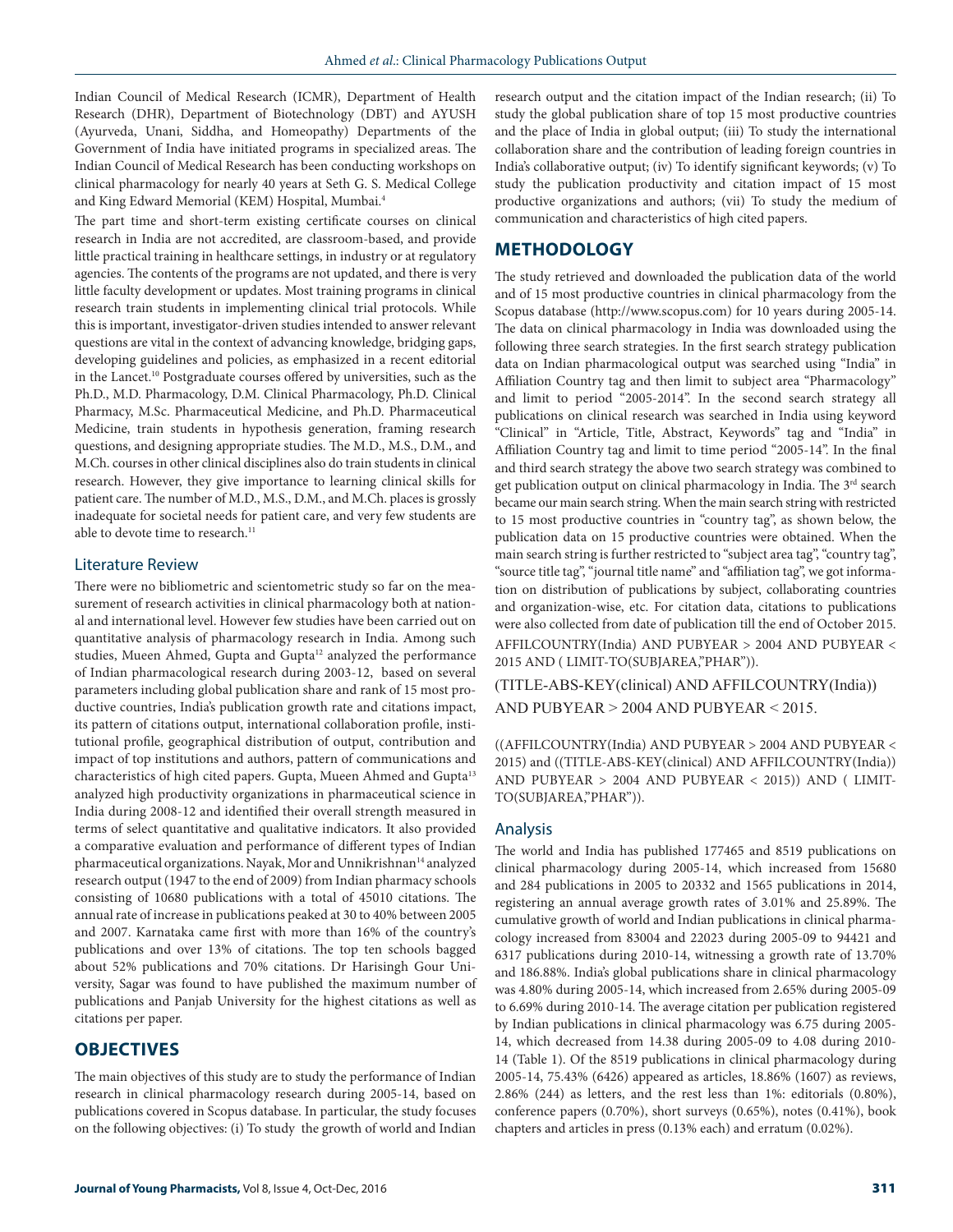# Citation Distribution of Papers

Only 60.89% of the Indian publications (3332) onclinical pharmacology were cited, receiving 100 to 605 citations since their publication till October 2015. Citation distribution of Indian clinical pharmacology publications (5187) was highly skewed: Nearly 44.59% (3799) publications accounted for 1 to 10 citations per paper (23.277% citation share). Around 58.59% (4991) publications accounted for 11 to 50 citations per paper (68.97% citation share). And 1.73% (147) publications accounted for 51 to 100 citations (17.14% citation share). The remaining 0.58% (49) publications accounted for more than 7978 citations (13.88% citation share) (Table 2).

### International Collaboration

The share of international collaborative publications in India's clinical pharmacology research output was 12.22% during 2005-14, which decreased from 13.99% during 2005-09 to 11.76% during 2010-14 (Table 1). India has collaborated with several countries in clinical pharmacology research during 2005-14. Among the collaborating countries, the largest share (43.52%) was contributed by United States, followed by UK (12.10%), Australia (6.44%), Canada (6.24%), Malaysia (6.15%), Saudi Arabia (5.96%), Belgium (5.86%), Germany (5.67%), Switzerland (5.48%) and South Korea (5.84%) during 2005-14. The international collaborative publications share of foreign countries in India's publications output increased by 5.59% in Saudi Arabia, followed by Malaysia (4.94%), Belgium (3.62%), South Korea (3.55%), Australia (3.05%) and Switzerland (0.78%), as against decrease by 6.08% in USA, followed by U.K. (3.25%), Canada (2.27%) and Germany (1.24%) from 2005-09 to 2010-14 (Table 3).

# Global Publication Share & Citation Impact of Top 15 Most Productive Countries

The global research output in clinical pharmacology originated in more than 100 countries during 2005-14. Table 2 lists the output of top 10 most productive countries in clinical pharmacology during 2005-14. The publication share of 10 most productive countries in clinical pharmacology varied from 3.64% to 32.70% during 2005-14, with highest publication share (32.70%) coming from USA, followed by U.K. (8.74% share), China (7.37%), Germany (6.28%), Italy (5.79%), Japan (4.82%), India (4.04%), Spain (3.88%), France (3.70%) and Canada (3.64%) during 2005-14. The global publication share has increased by 5.07% in China, followed by India (4.04%), Italy (0.15%) and France (0.12%), as against decrease by 1.44% by USA, Germany (0.97%), U.K. (0.78%), Canada (0.59%), Spain (0.45%) and Japan (0.17%) from 2005-09 to 2010-14 (Table 4).

# Significant Keywords

Around 70 significant keywords have identified in clinical pharmacology research literature, which throw light on the nature of research undertaken in Indian organizations in this area. These significant keywords are listed in Table 5 along with their frequency of occurrence (5).

# Profile of Top 15 Most Productive Organizations

The productivity of 15 most productive Indian organizations in clinical pharmacology varied from 66 to 235 publications and together contributed 19.25% (1640 publications)and 29.06% (16696) share of the cumulative publications and citations output of India in clinical pharmacology during 2005-14. The scientometric profile of these 15 Indian organizations is presented in Table 6. Four organizations have registered higher publications output than the group average of 109.33:All India Institute of Medical Sciences (AIIMS), New Delhi (235 papers), Postgraduate Institute of Medical Education & Research (PGIMER), Chandigarh and Jamia

Hamdard University, Delhi (163 papers each) and National Institute of Pharmaceutical Education & Research (NIPER), Mohali (119 papers) during 2005-14.

Six organizations have registered more than the average citation per publication (10.18) among the 15 organizations during 2004-15: Dr Hari Singh Gaur University, Sagar (19.31), National Institute of Pharmaceutical Education & Research (NIPER), Mohali (16.33), Jamia Hamdard University, Delhi (13.58), Central Drug Research Institute (CDRI), Lucknow (13.49), Panjab University, Chandigarh (13.04) and Jadavpur University, Kolkata (11.1) during 2005-14.Eight organizations have registered more than the average h-index (16.8) of all 15 organizations: Dr Hari Singh Gaur University, Sagar and Jamia Hamdard University, Delhi (25 each), National Institute of Pharmaceutical Education & Research (NIPER), Mohali and Panjab University, Chandigarh (22 each), Central Drug Research Institute (CDRI), Lucknow (21), Postgraduate Institute of Medical Education & Research (PGIMER), Chandigarh (20), All India Institute of Medical Sciences (AIIMS), New Delhi (19) and Jadavpur University, Kolkata (17) during 2005-14.

Seven organizations have achieved more than the average share of international collaborative publications (11.13%) of all organizations: Christian Medical College (CMC), Vellore (26.44%), Institute of Medical Sciences, Banaras Hindu University (BHU-IMS), Varanasi (25.29%), C.S.Maharaj Medical University, Lucknow (17.39%), National Institute of Pharmaceutical Education & Research (NIPER), Mohali (16.81%), All India Institute of Medical Sciences (AIIMS), New Delhi (13.19%), Jadavpur University, Kolkata (12.99%) and Jamia Hamdard University, Delhi (12.27%) during 2005-14.

# Profile of Top 15 Most Productive Authors

The productivity of 15 most productive Indian authors in clinical pharmacology varied from 19 to 40 publications and together contributed 4.71% (401 publications) and 8.39% (4823) share in the cumulative publications and citations output of India in clinical pharmacology in India during 2005-14. The scientometric profile of these 15 Indian authors is presented in Table 7. Seven authors have registered higher publications output than the group average of 26.73: R. Srinivas (40 papers), T. Monif and S. Sundar (37 papers each), R. Mullangi (35 papers), P. Pandhi and S.P. Vyas (29 papers each) and S. Malhotra (27 papers) during 2005-14. Six authors have registered more than the average citation per publication (12.03) among all 15 authors: R.K. Khar (32.37), M. Aqil (26.43), S. Sundar (20.11), F.J. Ahmad (19.00), K. Chopra (17.64) and S.P.Vyas (16.34) during 2005-14. Six authors have registered more than the average h-index (9.47) of all 15 authors during 2005-14:S. Sundar (16), S.P. Vyas (14), R.K. Khar and K. Chopra (13), F.J. Ahmad and R. Mullangi (11 each) during 2005-14. Three authors have achieved more than the average share of national collaborative publications (15.71%) of all authors: S. Sundar (72.97%), T. Monif (48.65%) and F.J. Ahmad (15.79%) during 2005-14.

# Medium of Communication

The 10 most productive journals in India's clinical pharmacology research contributed 125 to 614 papers and together contributed 33.82% share (2881 papers) to the total India's publication output in clinical pharmacology during 2005-14. The publication share of these top 15 most productive journals increased from 24.80% to 36.96% from 2005-09 to 2010-14. The most productive journal (with 614 papers) was *Journal of Anesthesiology,* followed by *Research Journal of Pharmaceutical, Biological & Chemical Sciences* (427 papers), *International Journal of Pharmacy & Pharmaceutical Sciences* (342 papers), *Asian Journal of Pharmaceutical & Clinical Research* (321 papers), etc during 2005-14 (Table 8).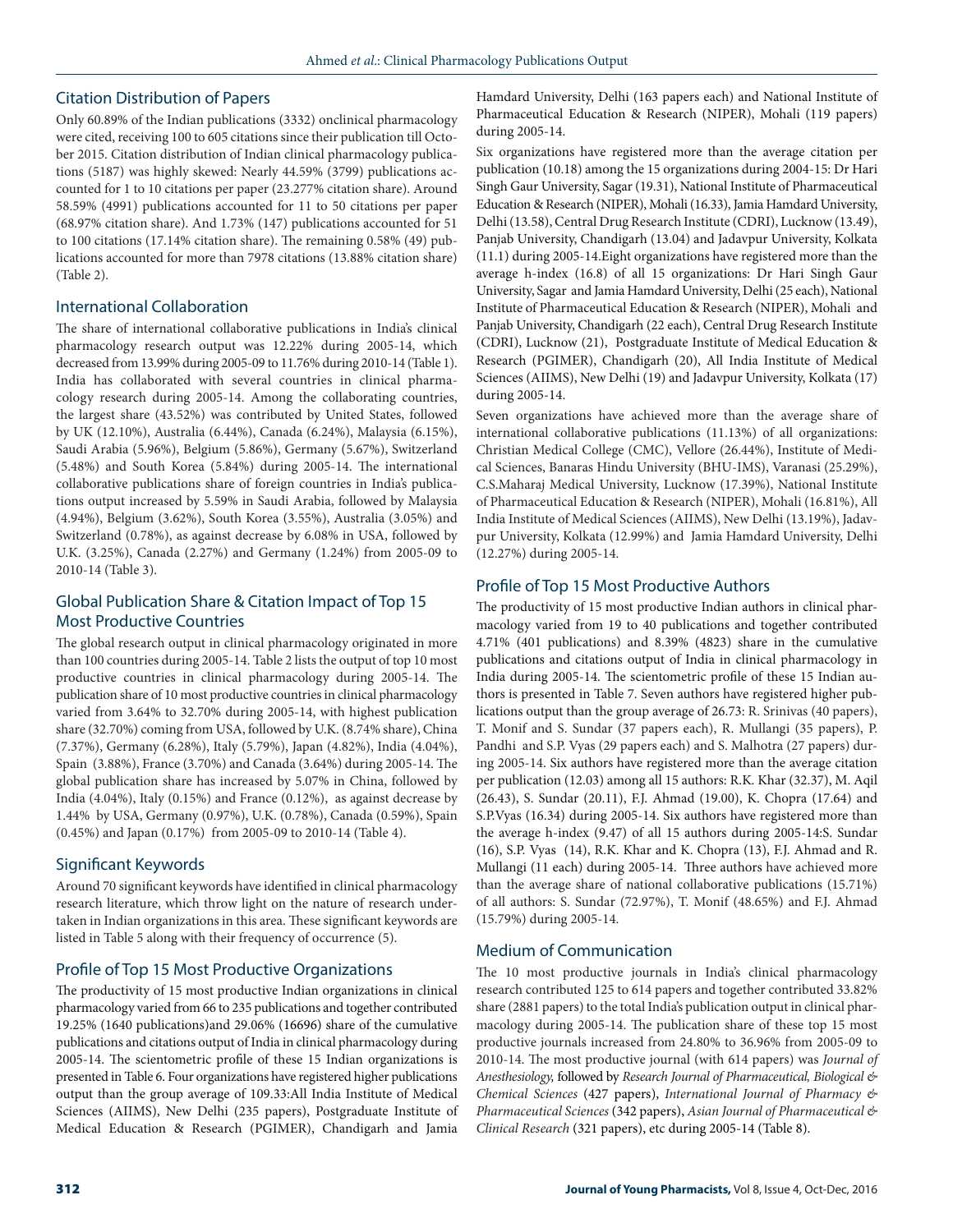| <b>Publication</b> | <b>Global</b> |           |           | India      |            |       |
|--------------------|---------------|-----------|-----------|------------|------------|-------|
| Year               | <b>TP</b>     | <b>TP</b> | <b>TC</b> | <b>CPP</b> | <b>ICP</b> | %ICP  |
| 2005               | 15680         | 284       | 5035      | 17.73      | 46         | 16.20 |
| 2006               | 15964         | 365       | 6439      | 17.64      | 62         | 16.99 |
| 2007               | 17058         | 397       | 6477      | 16.31      | 45         | 11.34 |
| 2008               | 17817         | 488       | 6066      | 12.43      | 75         | 15.37 |
| 2009               | 16525         | 668       | 7642      | 11.44      | 80         | 11.98 |
| 2010               | 17328         | 857       | 8496      | 9.91       | 97         | 11.32 |
| 2011               | 18063         | 1163      | 6883      | 5.92       | 136        | 11.69 |
| 2012               | 19119         | 1312      | 5462      | 4.16       | 153        | 11.66 |
| 2013               | 19579         | 1420      | 3523      | 2.48       | 165        | 11.62 |
| 2014               | 20332         | 1565      | 1438      | 0.92       | 192        | 12.27 |
| 2005-09            | 83044         | 2202      | 31659     | 14.38      | 308        | 13.99 |
| 2010-14            | 94421         | 6317      | 25802     | 4.08       | 743        | 11.76 |
| 2005-14            | 177465        | 8519      | 57461     | 6.75       | 1041       | 12.22 |

| Table 1: Growth of World and India's Research in Clinical Pharmacology, 2005-14 |  |
|---------------------------------------------------------------------------------|--|
|---------------------------------------------------------------------------------|--|

TP=Total Papers; TC=Total Citations; CPP=Citations Per Paper; ICP=International Collaborative Papers.

**Table 2: Citation Distribution of Indian Publications on Clinical Pharmacology, 2005-14**

| <b>Citation Range</b> | <b>No. of Papers</b> | <b>No. of Citations</b> | <b>Share of Papers</b> | <b>Share of Citations</b> |
|-----------------------|----------------------|-------------------------|------------------------|---------------------------|
| $\overline{0}$        | 3332                 | $\overline{0}$          | 39.11                  | 0.00                      |
| $1 - 10$              | 3799                 | 13374                   | 44.59                  | 23.27                     |
| $11 - 20$             | 683                  | 10132                   | 8.02                   | 17.63                     |
| $21 - 30$             | 279                  | 6986                    | 3.28                   | 12.16                     |
| $31 - 40$             | 154                  | 5484                    | 1.81                   | 9.54                      |
| $41 - 50$             | 76                   | 3660                    | 0.89                   | 6.37                      |
| $51 - 100$            | 147                  | 9847                    | 1.73                   | 17.14                     |
| < 100                 | 49                   | 7978                    | 0.58                   | 13.88                     |
|                       | 8519                 | 57461                   | 100.00                 | 100.00                    |

| Table 3: Share of Leading Countries in India's International Collaborative Output in Clinical Pharmacology |
|------------------------------------------------------------------------------------------------------------|
| during 2005-14                                                                                             |

| Name of                                |                | <b>No. of Collaborative Papers</b> |         |         | <b>Share of Collaborative Papers</b> |         |  |
|----------------------------------------|----------------|------------------------------------|---------|---------|--------------------------------------|---------|--|
| <b>Collaborative</b><br><b>Country</b> | 2005-09        | 2010-14                            | 2005-14 | 2005-09 | 2010-14                              | 2005-14 |  |
| <b>USA</b>                             | 146            | 307                                | 453     | 47.40   | 41.32                                | 43.52   |  |
| U.K.                                   | 44             | 82                                 | 126     | 14.29   | 11.04                                | 12.10   |  |
| Australia                              | 13             | 54                                 | 67      | 4.22    | 7.27                                 | 6.44    |  |
| Canada                                 | 24             | 41                                 | 65      | 7.79    | 5.52                                 | 6.24    |  |
| Malaysia                               | 8              | 56                                 | 64      | 2.60    | 7.54                                 | 6.15    |  |
| Saudi Arabia                           | 6              | 56                                 | 62      | 1.95    | 7.54                                 | 5.96    |  |
| Belgium                                | 10             | 51                                 | 61      | 3.25    | 6.86                                 | 5.86    |  |
| Germany                                | 20             | 39                                 | 59      | 6.49    | 5.25                                 | 5.67    |  |
| Switzerland                            | 15             | 42                                 | 57      | 4.87    | 5.65                                 | 5.48    |  |
| South Korea                            | $\overline{4}$ | 36                                 | 40      | 1.30    | 4.85                                 | 3.84    |  |
| Total of India                         | 308            | 743                                | 1041    | 100.00  | 100.00                               | 100.00  |  |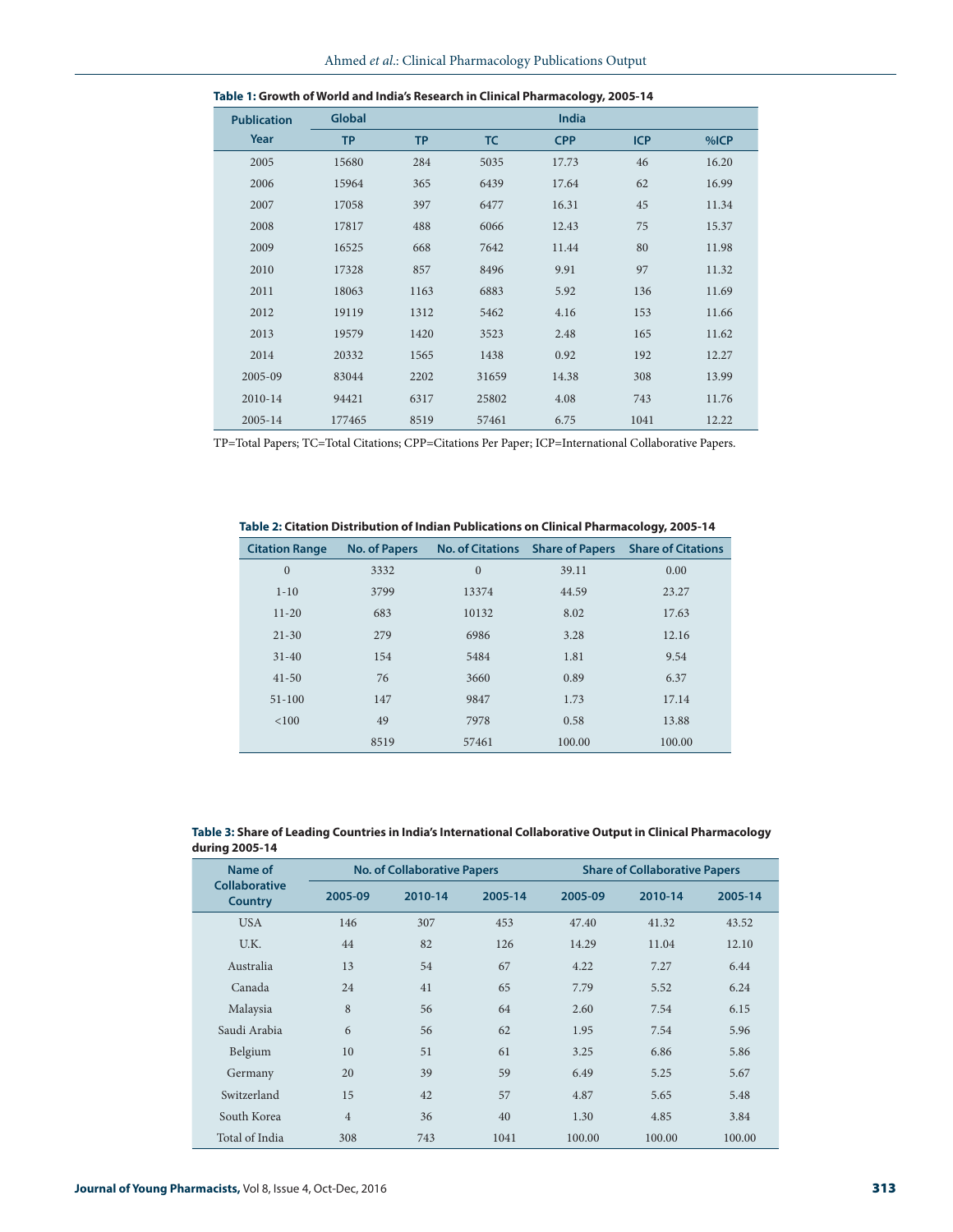| Name of the    |         | <b>Number of Papers</b> |         |         | <b>Share of Papers</b> |         |  |
|----------------|---------|-------------------------|---------|---------|------------------------|---------|--|
| <b>Country</b> | 2005-09 | 2010-14                 | 2005-14 | 2005-09 | 2010-14                | 2005-14 |  |
| <b>USA</b>     | 27790   | 30237                   | 58027   | 33.46   | 32.02                  | 32.70   |  |
| U.K.           | 7605    | 7913                    | 15518   | 9.16    | 8.38                   | 8.74    |  |
| China          | 3881    | 9197                    | 13078   | 4.67    | 9.74                   | 7.37    |  |
| Germany        | 5642    | 5496                    | 11138   | 6.79    | 5.82                   | 6.28    |  |
| Italy          | 4739    | 5529                    | 10268   | 5.71    | 5.86                   | 5.79    |  |
| Japan          | 4082    | 4479                    | 8561    | 4.92    | 4.74                   | 4.82    |  |
| India          | 2202    | 6317                    | 8519    | 2.65    | 6.69                   | 4.80    |  |
| Spain          | 3422    | 3469                    | 6891    | 4.12    | 3.67                   | 3.88    |  |
| France         | 3016    | 3545                    | 6561    | 3.63    | 3.75                   | 3.70    |  |
| Canada         | 3278    | 3174                    | 6452    | 3.95    | 3.36                   | 3.64    |  |
| World          | 83044   | 94421                   | 177465  | 100.00  | 100.00                 | 100.00  |  |

#### **Table 4: Publication Output and Global Publication Share of Top 10 Most Productive Countries in Clinical Pharmacology, 2005-14**

### **Table 5: Frequency Distribution of Significant Keywords in Clinical Pharmacology Literature during 2005-14**

| <b>Keyword</b>                          | Freq. | S.No | <b>Keyword</b>           | Freq. | S.No | <b>Keyword</b>            | Freq |
|-----------------------------------------|-------|------|--------------------------|-------|------|---------------------------|------|
| Drug efficacy                           | 1493  | 25   | Drug stability           | 258   |      | Abdominal pain            | 113  |
| Drug safety                             | 996   | 26   | Apoptosis                | 256   | 49   | Anti viral activity       | 105  |
| Drug effect                             | 617   | 27   | Apoptosis                | 256   | 50   | Anti diabetic activity    | 103  |
| Drug mechanism                          | 582   | 28   | Staphylococcus aureus    | 241   | 51   | Anemia                    | 100  |
| Drug structure                          | 554   | 29   | Drug potency             | 243   | 52   | Prostate cancer           | 94   |
| Drug formulation                        | 479   | 30   | Medicinal plants         | 239   | 53   | Ovary cancer              | 77   |
| Plant extract                           | 467   | 31   | Drug metabolism          | 238   | 54   | Lung cancer               | 74   |
| Diabetes mellitus                       | 449   | 32   | Drug release             | 231   | 55   | Gastrointestinal disease  | 73   |
| Drug bioavailability                    | 448   | 33   | Antimicrobial activity   | 228   | 56   | Colorectal cancer         | 72   |
| Hypertension                            | 448   | 34   | Cardiovascular disease   | 224   | 57   | Colon cancer              | 67   |
| Drug screening                          | 437   | 35   | Drug delivery systems    | 221   | 58   | Ischemic disease          | 65   |
| Drug synthesis                          | 421   | 36   | <b>Breast cancer</b>     | 219   | 59   | Heart disease             | 63   |
| Drug tolerability                       | 408   | 37   | Drug solubility          | 218   | 60   | Heart arrhythmia          | 62   |
| Drug half life                          | 401   | 38   | Drug design              | 216   | 61   | Anti malarial activity    | 59   |
| Anti bacterial activity                 | 383   | 39   | Drug determination       | 216   | 62   | Lung no small cell cancer | 58   |
| Non insulin dependent diabetes mellitus | 373   | 40   | Anti fungal activity     | 208   | 63   | Coronary artery disease   | 58   |
| Anti oxidant activity                   | 366   | 41   | Rheumatic arthritis      | 145   | 64   | Congestive heart failure  | 53   |
| Diarrhea                                | 360   | 42   | Depression               | 143   | 65   | Melanoma                  | 53   |
| Anti neoplastic activity                | 356   | 43   | Asthma                   | 141   | 66   | Pancreas cancer           | 50   |
| Enzyme activity                         | 351   | 44   | Anti algestic activity   | 134   | 67   | Head & neck cancer        | 42   |
| Headache                                | 305   | 45   | Alzheimer disease        | 130   | 68   | Hear muscle ischemia      | 41   |
| Anti inflammatory activity              | 305   | 46   | Obesity                  | 126   | 69   | <b>AIDS</b>               | 19   |
| Drug absorption                         | 297   | 47   | Diabetes mellitus Type 2 | 115   |      |                           |      |
| Neoplasm                                | 280   | 48   | Cardio vascular risk     | 113   |      |                           |      |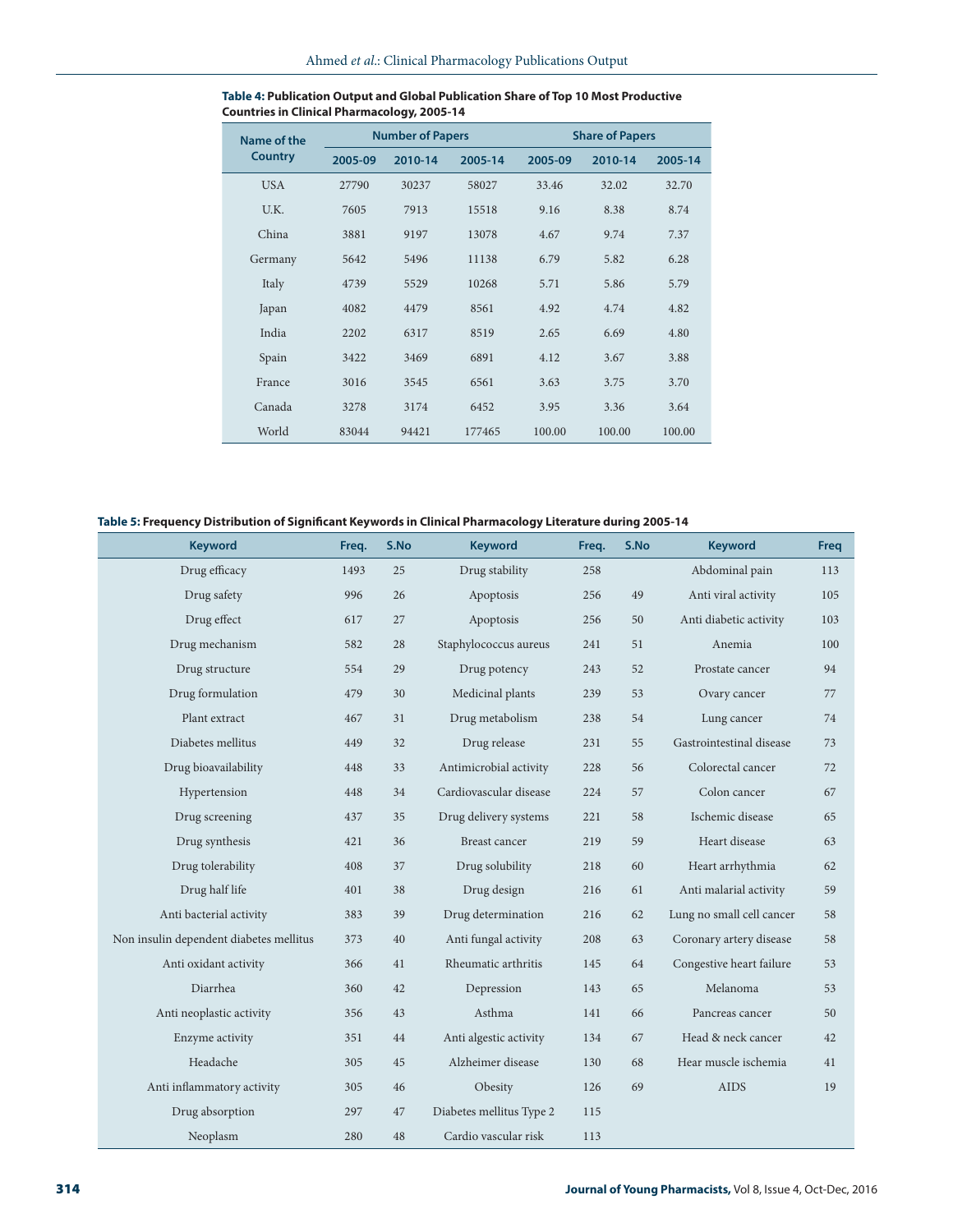| Table 6: Scientometric Profile of Top 15 Most Productive Indian Organizations in Clinical Pharmacology, 2005-14 |           |       |             |                |                |       |  |
|-----------------------------------------------------------------------------------------------------------------|-----------|-------|-------------|----------------|----------------|-------|--|
| <b>Name of the Organization</b>                                                                                 | <b>TP</b> | TC    | <b>ACPP</b> | <b>HI</b>      | <b>ICP</b>     | %ICP  |  |
| All India Institute of Medical Sciences (AIIMS), New Delhi                                                      | 235       | 1708  | 7.27        | 19             | 31             | 13.19 |  |
| Postgraduate Institute of Medical Education & Research (PGIMER), Chandigarh                                     | 163       | 1360  | 8.34        | 20             | 13             | 7.98  |  |
| Jamia Hamdard University, Delhi                                                                                 | 163       | 2214  | 13.58       | 25             | 20             | 12.27 |  |
| National Institute of Pharmaceutical Education & Research (NIPER), Mohali                                       | 119       | 1943  | 16.33       | 22             | 20             | 16.81 |  |
| Central Drug Research Institute (CDRI), Lucknow                                                                 | 104       | 1403  | 13.49       | 21             | 8              | 7.69  |  |
| Panjab University, Chandigarh                                                                                   | 121       | 1578  | 13.04       | 22             | 6              | 4.96  |  |
| Annamalai University                                                                                            | 102       | 795   | 7.79        | 13             | 11             | 10.78 |  |
| Dr Hari Singh Gaur University, Sagar                                                                            | 89        | 1719  | 19.31       | 25             | 10             | 11.24 |  |
| Christian Medical College (CMC), Vellore                                                                        | 87        | 774   | 8.90        | 14             | 23             | 26.44 |  |
| Institute of Medical Sciences, Banaras Hindu University (BHU-IMS), Varanasi                                     | 87        | 858   | 9.86        | 16             | 22             | 25.29 |  |
| Jawaharlal Institute of Postgraduate Medical & Research (JIPMER), Pondicherry                                   | 80        | 597   | 7.46        | 12             | 5              | 6.25  |  |
| Kasturba Medical College (KMC), Manipal                                                                         | 78        | 226   | 2.90        | $\overline{7}$ | 6              | 7.69  |  |
| Jadavpur University, Kolkata                                                                                    | 77        | 855   | 11.10       | 17             | 10             | 12.99 |  |
| C.S.Maharaj Medical University,Lucknow                                                                          | 69        | 468   | 6.78        | 12             | 12             | 17.39 |  |
| Vellore Institute of Technology                                                                                 | 66        | 198   | 3.00        | $\overline{7}$ | $\overline{2}$ | 3.03  |  |
| Total of 15 organizations                                                                                       | 1640      | 16696 | 10.18       | 252            | 199            | 12.13 |  |
| Total of India                                                                                                  | 8519      | 57461 |             |                |                |       |  |
| Share of 15 organizations in India's total output                                                               | 19.25     | 29.06 |             |                |                |       |  |

# Ahmed *et al*.: Clinical Pharmacology Publications Output

### **Table 7: Scientometric Profile of Top 15 Most Productive Indian Authors in Clinical Pharmacology during 2005-14**

| <b>Name of Author</b> | <b>Affiliation of Author</b>          | <b>TP</b> | <b>TC</b> | <b>ACPP</b> | HI.            | <b>ICP</b>       | %ICP  |
|-----------------------|---------------------------------------|-----------|-----------|-------------|----------------|------------------|-------|
| R. Srinivas           | Dr Reddy Laboratories (DRL), Gurgaon  | 40        | 300       | 7.50        | 9              | $\mathbf{1}$     | 2.50  |
| T. Monif              | DRL, Gurgaon                          | 37        | 115       | 3.11        | 5              | 18               | 48.65 |
| S. Sundar             | BHU-IMS, Varanasi                     | 37        | 744       | 20.11       | 16             | 27               | 72.97 |
| R. Mullangi           | DRL, Gurgaon                          | 35        | 350       | 10.00       | 11             | $\overline{2}$   | 5.71  |
| P. Pandhi             | PGIMER, Chandigarh                    | 29        | 259       | 8.93        | 9              | $\mathbf{1}$     | 3.45  |
| S.P. Vyas             | Dr H.S.Gaur Univ., Sagar              | 29        | 474       | 16.34       | 14             | $\overline{4}$   | 13.79 |
| S. Malhotra           | PGIMER, Chandigarh                    | 27        | 248       | 9.19        | 9              | $\mathbf{1}$     | 3.70  |
| K.K. Pillai           | Jamia Hamdard Univ., Delhi            | 25        | 126       | 5.04        | $\overline{7}$ | $\overline{2}$   | 8.00  |
| K. Chopra             | Panjab Univ., Chandigarh              | 22        | 388       | 17.64       | 13             | $\boldsymbol{0}$ | 0.00  |
| T.K. Pal              | Jadavpur University, Kolkata          | 22        | 110       | 5.00        | 6              | $\boldsymbol{0}$ | 0.00  |
| M. Aqil               | Jamia Hamdard Univ., Delhi            | 21        | 555       | 26.43       | 9              | $\mathbf{1}$     | 4.76  |
| P.A. Patil            | J.N.Medical College, Belgium          | 20        | 20        | 1.00        | $\overline{2}$ | $\boldsymbol{0}$ | 0.00  |
| R.K. Khar             | Jamia Hamdard Univ., Delhi            | 19        | 615       | 32.37       | 13             | $\mathbf{1}$     | 5.26  |
| F.J. Ahmad            | Jamia Hamdard Univ., Delhi            | 19        | 361       | 19.00       | 11             | 3                | 15.79 |
| Kumar                 | Panjab Univ., Chandigarh              | 19        | 158       | 8.32        | 8              | $\overline{2}$   | 10.53 |
|                       | Total of 15 authors                   | 401       | 4823      | 12.03       | 9.47           | 63               | 15.71 |
|                       | Total of India                        | 8519      | 57461     |             |                |                  |       |
|                       | Share of 15 authors in India's output | 4.71      | 8.39      |             |                |                  |       |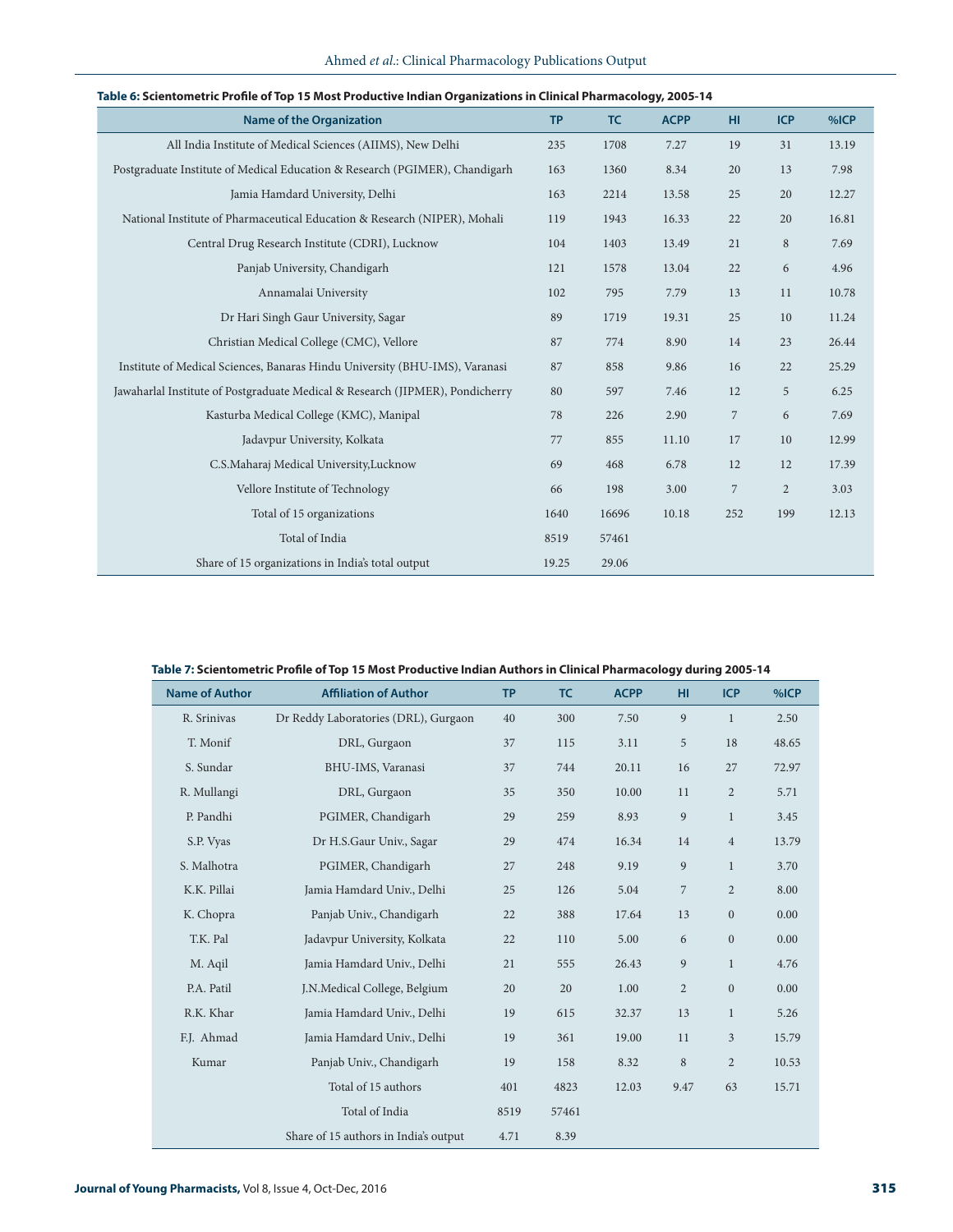| <b>Name of the Journal</b>                                            |          | <b>Number of Papers</b> |         |
|-----------------------------------------------------------------------|----------|-------------------------|---------|
|                                                                       | 2005-09  | 2010-14                 | 2005-14 |
| Journal of Anesthesiology                                             | 309      | 305                     | 614     |
| Research Journal of Pharmaceutical, Biological & Chemical<br>Sciences | $\Omega$ | 427                     | 427     |
| International Journal of Pharmacy & Pharmaceutical Sciences           | 3        | 339                     | 342     |
| Asian Journal of Pharmaceutical & Clinical Research                   | 9        | 312                     | 321     |
| Indian Journal of Pharmacology                                        | 98       | 200                     | 298     |
| Indian Journal of Pharmaceutical Science. Review & Research           | $\Omega$ | 208                     | 208     |
| Indian Journal of Physiology & Pharmacology                           | 96       | 112                     | 208     |
| International Journal of Research in Ayurveda& Pharmacy               | $\Omega$ | 179                     | 179     |
| Indian Journal of Forensic Medicine & Toxicology                      | 31       | 128                     | 159     |
| Journal of Pharmacy & Biomedical Sciences                             | $\Omega$ | 125                     | 125     |
| Total of 10 journals                                                  | 546      | 2335                    | 2881    |
| Total of India                                                        | 2202     | 6317                    | 8519    |
| Share of 10 journals output in India's total output                   | 24.80    | 36.96                   | 33.82   |

| Table 8: List of Most Productive Journals in Clinical Pharmacology Research in India during 2005-14 |  |  |
|-----------------------------------------------------------------------------------------------------|--|--|
|                                                                                                     |  |  |

#### Highly Cited Papers

There were 51 highly cited papers in clinical pharmacology (42 papers with citations from 100 to 199, 7 papers with citations from 200 to 299, 1 paper each with citations from 400 to 499 and 600 to 699) together received 8597 citations, leading to average citation per paper of 168.57. These 51 highly cited papers (14 articles, 35 reviews and 1 each conference paper & letter) had the participation of single organization in 25 papers and participation of more than 2 organizations in 26 papers (16 national collaborative and 13 international collaborative). The 51 highly cited papers involve the participation of 207 authors and 106 organizations.

Among the participation of authors in highly cited 51 papers, 1 paper had the participation of 1 author, 14 papers with 2 and 3 authors each, 8, 5 and 5 papers with 4, 5 and 6 authors and 1 paper with 7,8,9 and 25 authors each. The average number of authors per paper was 4.05.

Among the participation of organizations in 51 highly cited papers, 25 papershave the participation of 1 organization, 16 papers with 2 organizations, 6 papers with 3 organizations, 2 papers with 4 organizations, 1 paper with 5 organizations and 1 paper with 22 organizations. The average number of organizations per paper was 2.08.

Among the 106 participating organizations in 51 highly cited papers, 59 were Indian. Of the Indian organizations, the largest number of papers (4) were contributed by National Institute of Pharmaceutical Education & Research (NIPER), Mohali, followed by 2 papers each by All India Institute of Medical Sciences, New Delhi, National Institute of Mental Health & Neurosciences, Bangalore, Institute of Life Sciences, Bhubaneswar, Jadavpur University, Kolkata, Jamia Hamdard University, Delhi, Sathybama University and Matrix Lab Ltd, Medak, Andhra Pradesh and 1 paper each by 51 other Indian organizations.

Among 59 Indian participating organizations, 20 were universities, 12 research institutes. 9 pharmacy colleges, 5 medical colleges, 4 each institutes of national importance and industrial enterprises, 2 each as engineering colleges and general colleges and 1 hospital.

These 51 high cited papers were published in 33 journals, including 9 papers in *Nanomedicine*, 3 each in *Bioorganic & Medicinal Chemistry, Drug Discovery Today* and *Journal of Antimicrobial Therapy*, 2 papers each in *Current Drug Delivery* and *Pharmaceutical Research*, and 1 paper each in 28 other journals, namely *Acta Pharmaceutica, Alimentary Phar-* *macology & Therapy, Advanced Drug Delivery Review, Basic & Clinical Pharmacology & Toxicology, Biochemical Pharmacology, Current Drug Metabolism, Current Opinion in Pharmacology, Current Medicinal Chemistry, Current Medicinal Chemistry-Anticancer Agents, ChemBioChem, Chinese Medicine, Chirality Review, Current Drug Metabolism, European Journal of Medicinal Chemistry, Journal of Control Release, European Neuropsypharmacology, Life Sciences, International Journal of Review of Pharmacology, Journal of Drug Targeting, .Journal of Occupational Health, Marine Drugs, International Journal of Pharmaceutics, International Journal of Pharmaceuticology, Neuropsychopharmacology, Pharmacological Reports, Toxicological Sciences and Vascular Pharmacology.* 

#### **SUMMARY & CONCLUSION**

In clinical pharmacology, 177465 and 8519 publications were published by World and India during 2005-14. The world publications increased from 15680 to 20332 and India's publications from 284 to 1565 from the year 2005 to year 2014, registering annual average growth rates of 3.01% and 25.89%. India's global publication share in clinical pharmacology was 4.80, which increased from 2.65% to 6.69% from 2005-09 to 2010-14. India's publications in clinical pharmacology registered the average citation per publication of 6.75 during 2005-14, which decreased from 14.38to 4.08 from 2005-09 to 2010-14. The global research output in clinical pharmacology originated in more than 100 countries during 2005-14, with highest publication share (32.70%) coming from USA, followed by U.K. (8.74% share), China (7.37%), Germany (6.28%), Italy (5.79%), Japan (4.82%), India (4.04%), Spain (3.88%), France (3.70%) and Canada (3.64%) during 2005-14. The global publication share has increased in China, India, Italy and France, as against decrease in USA, Germany, U.K., Canada, Spain and Japan from 2005-09 to 2010-14. Around 61% of the Indian publications onclinical pharmacology registered citations from 100 to 605 citations and showed highly skewed distribution. On one hand 44.59% (3799) publications accounted for 1 to 10 citations per paper (23.277% citation share) as against 0.58% (49) publications accounted for more than 7978 citations (13.88% citation share). India's clinical pharmacology output registered international collaborative publications share of 12.22%, decreasing from 13.99% to 11.76% from 2005-09 to 2010-14. Among international collaborative output, USA registered the highest share (43.52%), followed by UK (12.10%), Australia (6.44%), Canada (6.24%), Malaysia (6.15%),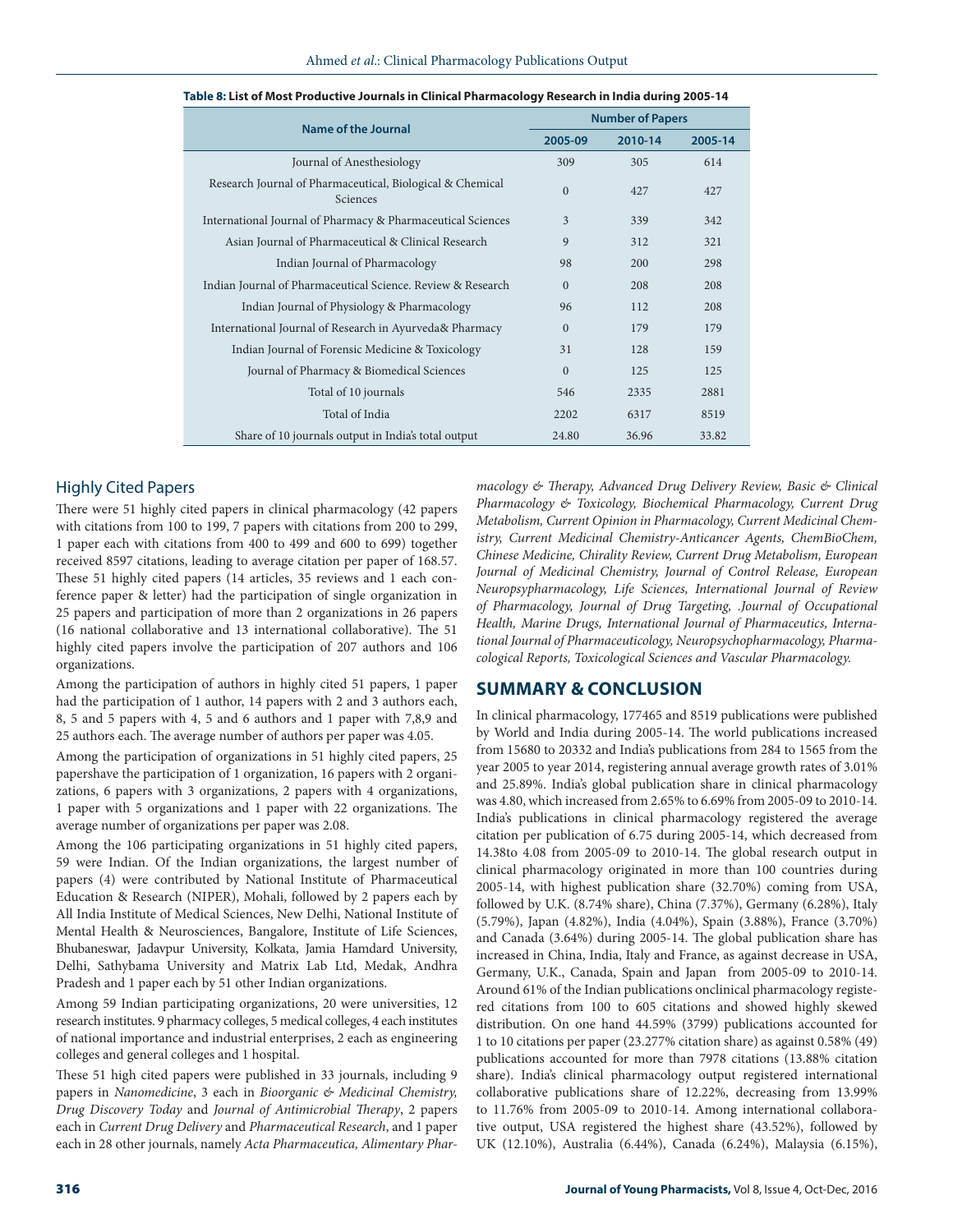Saudi Arabia (5.96%), Belgium (5.86%), Germany (5.67%), Switzerland (5.48%) and South Korea (5.84%) during 2005-14. The top 15 most productive Indian organizations together contributed 19.25% and 29.06% share of the cumulative publications and citations output of India in clinical pharmacology during 2005-14. The average productivity per organization, citation per paper, h-index and share of international collaborative papers of these top 15 organizations were 109.33. 10.18, 16.8 and 11.13% during 2005-14. The top 15 most productive Indian authors together contributed 4.71% and 8.39% share of the cumulative publications and citations output of India in clinical pharmacology during 2005-14. The average productivity per author, citation per paper, h-index and share of international collaborative papers of these top 15 authors were 26.73. 12.03, 9.47 and 15.71% during 2005-14. The 10 most productive journals in India's clinical pharmacology research together

contributed 33.82% share to the total India's publication output in clinical pharmacology during 2005-14. India's publication output in clinical pharmacology had on 51 highly cited papers (receiving 100 or more citations) and together received 8597 citations, leading to average citation per paper of 168.57. These 51 highly cited papers (14 articles, 35 reviews and 1 each conference paper & letter) had the participation of single organization in 25 papers and participation of more than 2 organizations in 26 papers (16 national collaborative and 13 international collaborative). The 51 highly cited papers involve the participation of 207 authors and 106 organizations. These 51 high cited papers were published in 33 journals, including 9 papers in *Nanomedicine*, 3 each in *Bioorganic & Medicinal Chemistry, Drug Discovery Today* and *Journal of Antimicrobial Therapy 93 papers each), etc.*

# **ABOUT AUTHORS**



**Dr B.M.Gupta:** Is now a retired scientist. He was working as Emeritus Scientist in the National Institute of Science, Technology & Development Studies (NISTADS), CSIR, New Delhi from 2008 to 2013. B.M.Gupta retired from CSIR as Scientist G in July 2008. Dr B.M.Gupta has completed B.Lib Sci from Kurukshetra University in 1971, Associatship in Documentation from INSDOC in 1975 and PhD from Karnatak University in 1999. Mr Gupta is the recipient of the Fullbright Professional Fellowship in Library & Information Science (1999) and is elected the Fellow of the Society for Information Science (2007). Dr Gupta has more than 200 research papers mainly in the area of scientometricst, which are published in learned national and international journals.

**Ritu Gupta:** Had completed his B.Lib. Sci. and M.Lib Sci degrees from Annamalai University and at present registered for Ph.D degree in the Department of Library & Information Science at Sri Venkateswara University, Tirupathi, Andhra Pradesh. She has published more than 45 papers in the area of bibliometrics and scientometrics.

# **REFERENCES**

- 1. Clinical pharmacology. 18 April 2016. https://en.wikipedia.org/wiki/Clinical\_pharmacology
- 2. What is Clinical Pharmacology? 2016. http://www.ascpt.org/Knowledge-Center/ What-is-Clinical-Pharmacology.
- 3. Buclin T, Gotta V, Fuchs A, Widmer N and Aronson J. An agenda for UK clinical pharmacology: Monitoring drug therapy. British Journal of Clinical Pharmacology. 2012;73(6):917-23.
- 4. Birkett D, Brøsen K, Cascorbi I, Gustafsson LL, Maxwell S, Rago L, et al. Clinical Pharmacology in Research, Teaching and Health Care. Considerations by IUPHAR, the International Union of Basic and Clinical Pharmacology. Basic Clinical Pharmacolology & Toxicology. 2010;107(1):531-59.
- 5. Dollery CT. Clinical pharmacology-the first 75 years and a view of the future. British Journal of Clinical Pharmacology. 2006;61(6):650-65.
- 6. Kshirsagar NA. History of clinical pharmacology in India: A brief account. In: Patil PN, Gulati OD, Balaraman R, editors. Topics in the history of pharmacology. 1st ed. Ahmadabad India: RK Goyal Publisher; 2005. pp. 148-69.
- 7. Govt. of India, New Delhi: Annual report 2010-2011; 2011. Ministry of Chemicals and Fertilizers. Available from: http://www.pharmaceuticals.gov.in [Last accessed on 2012 May].
- 8. Jayasheel, B. G. Recent changes in regulations related to clinical trials approval in India. Pharma Times. 2012;44(05):45.
- 9. CII-Pharma-Summit-Report-India Pharma Inc.: Capitalising on India's Growth Potential. London: PricewaterhouseCoopers (PWC); 2010. [Last accessed on 2012 Nov].PricewaterhouseCoopers 2010. Available from: http://www.pwc. com/in/en/assets/pdfs/pharma/PwC-CII-pharma-Summit-Report-22Nov.pdf.
- 10. Benyamina A, Blecha L, Reynaud M. Translational research and experimental medicine in 2012. Lancet. 2012;379(9810):1.
- 11. Nilima A. Kshirsagar, Sagar S. Bachhav, Laxmikant A. Kulkarni, and Vijaykumar. Clinical pharmacology training in India: Status and need. Indian Journal of Pharmacolology. 2013;45(5):429-33.
- 12. Mueen Ahmed, K.K., Gupta, Ritu and Gupta, B.M. Pharmocology research in India: A scientometric analysis of publications output, 2003-12. Indian Journal of Pharmaceutical Education and Research. 2014;48(2):16-34.
- 13. Gupta R, Mueen Ahmed K.K. and Gupta BM. High productivity pharmaceutical organizations in India: A study of their performance during 2008-12 Journal of Young Pharmacists. 2014;6(2):4-13.
- 14. Nayak, Yogendra, Mor, Vijay and Unnikrishnan, M. K. Research in pharmacy schools of India: A study based on Scopus database. Indian Journal of Pharmaceutical Education & Research 2011. 45(1):7.